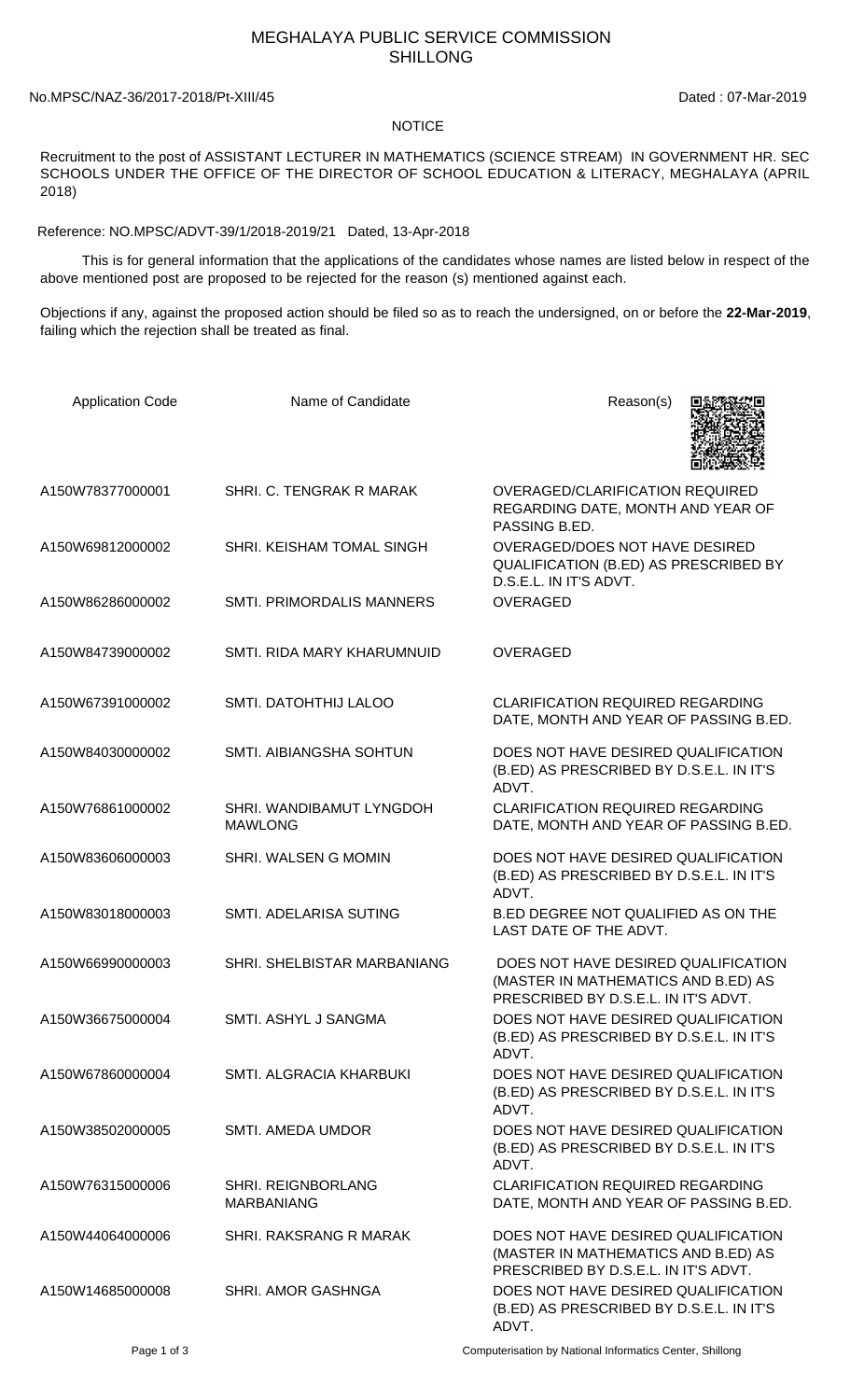| <b>Application Code</b> | Name of Candidate                               | Reason(s)                                                                                                          |
|-------------------------|-------------------------------------------------|--------------------------------------------------------------------------------------------------------------------|
| A150W55610000008        | SHRI. PILARIUS POHLONG                          | DOES NOT HAVE DESIRED QUALIFICATION<br>(MASTER IN MATHEMATICS AND B.ED) AS<br>PRESCRIBED BY D.S.E.L. IN IT'S ADVT. |
| A150W65614000009        | SMTI. MANDASHISHA GASHNGA                       | DOES NOT HAVE DESIRED QUALIFICATION<br>(B.ED) AS PRESCRIBED BY D.S.E.L. IN IT'S<br>ADVT.                           |
| A150W52535000010        | SHRI. WANSHAILANG KHONGSTID                     | DOES NOT HAVE DESIRED QUALIFICATION<br>(B.ED) AS PRESCRIBED BY D.S.E.L. IN IT'S<br>ADVT.                           |
| A150W35705000010        | <b>SMTI. BONELIA R MARAK</b>                    | DOES NOT HAVE DESIRED QUALIFICATION<br>(B.ED) AS PRESCRIBED BY D.S.E.L. IN IT'S<br>ADVT.                           |
| A150W82860000010        | SMTI. DAIAHUNLANG KHARKONGOR                    | DOES NOT HAVE DESIRED QUALIFICATION<br>(B.ED) AS PRESCRIBED BY D.S.E.L. IN IT'S<br>ADVT.                           |
| A150W36149000012        | SHRI. BAKHRAWLANG MARBANIANG                    | DOES NOT HAVE DESIRED QUALIFICATION<br>(B.ED) AS PRESCRIBED BY D.S.E.L. IN IT'S<br>ADVT.                           |
| A150W02595000013        | SHRI. RECOMFORD STAR KHARBUKI                   | <b>CLARIFICATION REQUIRED REGARDING</b><br>DATE, MONTH AND YEAR OF PASSING B.ED.                                   |
| A150W12374000013        | <b>SHRI. CARMEL EDISON</b><br><b>KHARDEWSAW</b> | DOES NOT HAVE DESIRED QUALIFICATION<br>(B.ED) AS PRESCRIBED BY D.S.E.L. IN IT'S<br>ADVT.                           |
| A150W75482000017        | <b>SMTI. SATCHINA R MARAK</b>                   | DOES NOT HAVE DESIRED QUALIFICATION<br>(B.ED) AS PRESCRIBED BY D.S.E.L. IN IT'S<br>ADVT.                           |
| A150W36237000017        | SMTI. CHARITY KHARSOHNOH                        | DOES NOT HAVE DESIRED QUALIFICATION<br>(B.ED) AS PRESCRIBED BY D.S.E.L. IN IT'S<br>ADVT.                           |
| A150W80931000020        | SHRI, PANKAJ CHOUDHARY                          | DOES NOT HAVE DESIRED QUALIFICATION<br>(MASTER IN MATHEMATICS AND B.ED) AS<br>PRESCRIBED BY D.S.E.L. IN IT'S ADVT. |
| A150W62052000021        | <b>SMTI. BANRISUK MYRTHONG</b>                  | B.ED DEGREE NOT QUALIFIED AS ON THE<br>LAST DATE OF THE ADVT.                                                      |
| A150W35706000023        | <b>SHRI. JACOB HMAR</b>                         | DOES NOT HAVE DESIRED QUALIFICATION<br>(MASTER IN MATHEMATICS AND B.ED) AS<br>PRESCRIBED BY D.S.E.L. IN IT'S ADVT. |
| A150W66033000030        | SHRI. EDILBERT BASAIAWMOIT                      | <b>CLARIFICATION REQUIRED REGARDING</b><br>DATE, MONTH AND YEAR OF PASSING B.ED.                                   |
| A150W46862000033        | SHRI. RIBISTAR KHONGRYMMAI                      | DOES NOT HAVE DESIRED QUALIFICATION<br>(MASTER IN MATHEMATICS AND B.ED) AS<br>PRESCRIBED BY D.S.E.L. IN IT'S ADVT. |
| A150W12852000034        | SHRI. SHAISUKLANG KHARDEWSAW                    | <b>CLARIFICATION REQUIRED REGARDING</b><br>DATE, MONTH AND YEAR OF PASSING B.ED.                                   |
| A150W04944000044        | SMTI. SAMAN ROIBHA LYNRAH                       | DOES NOT HAVE DESIRED QUALIFICATION<br>(MASTER IN MATHEMATICS AND B.ED) AS<br>PRESCRIBED BY D.S.E.L. IN IT'S ADVT. |
| A150W17865000058        | <b>SHRI. PHARES SNA</b>                         | <b>OVERAGED</b>                                                                                                    |
| A150W36099000059        | <b>SMTI, NAMCHI N. MARAK</b>                    | DOES NOT HAVE DESIRED QUALIFICATION<br>(B.ED) AS PRESCRIBED BY D.S.E.L. IN IT'S<br>ADVT.                           |